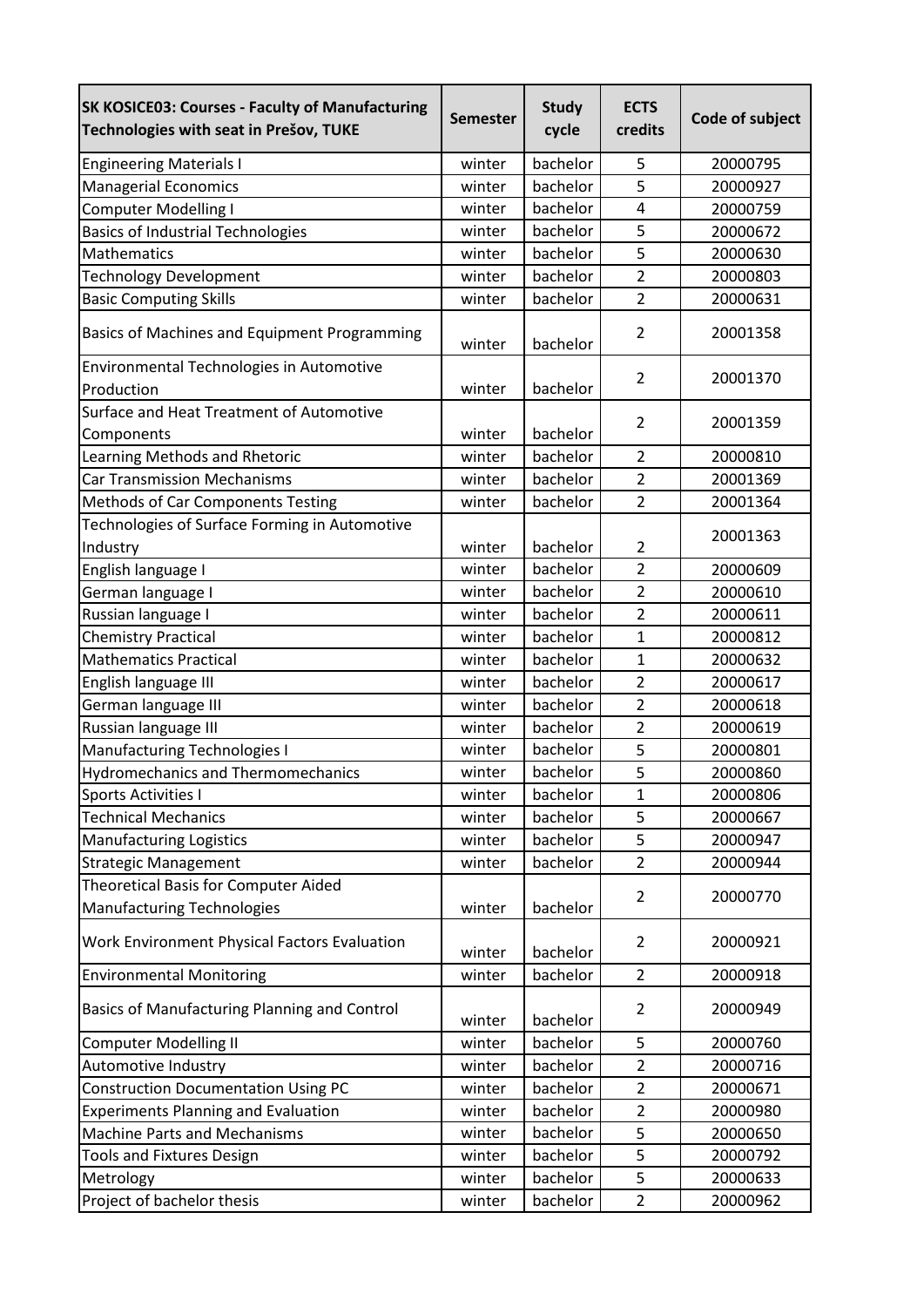| Sports Activities III                              | winter | bachelor | 1<br>5                  | 20000808 |
|----------------------------------------------------|--------|----------|-------------------------|----------|
| <b>Technical Preparation of Manufacturing</b>      | winter | bachelor |                         | 20000766 |
| <b>Management Decision Making Techniques</b>       | winter | bachelor | $\overline{2}$          | 20000932 |
| Innovations and Technologies Transfer              | winter | bachelor | $\overline{2}$          | 20000779 |
| <b>Project Management</b>                          | winter | bachelor | $\overline{2}$          | 20000938 |
| <b>Storage and Material Handling</b>               | winter | bachelor | $\overline{2}$          | 20000943 |
| Simulation Modelling and Manufacturing Analysis I  | winter | bachelor | $\overline{2}$          | 20000941 |
| Process Data Computer Analysis                     | winter | bachelor | $\overline{2}$          | 20000772 |
| Tools and Fixtures Computer-Aided Design           | winter | bachelor | 5                       | 20000771 |
| <b>Materials Surface Finishing</b>                 | winter | bachelor | $\overline{2}$          | 20000823 |
| <b>Sheet Metal Parts Design</b>                    | winter | bachelor | $\overline{2}$          | 20000753 |
| <b>Plastics Processing Technologies</b>            | winter | bachelor | $\overline{2}$          | 20001010 |
| Physics                                            | summer | bachelor | 5                       | 20000635 |
| <b>Technical Documentation</b>                     | summer | bachelor | 4                       | 20000666 |
| <b>Basics in Automotive Constructions</b>          | summer | bachelor | $\overline{2}$          | 20001357 |
| Car Drives and Components                          | summer | bachelor | 5                       | 20001360 |
| Car Interior Equipment                             | summer | bachelor | $\overline{2}$          | 20001362 |
| <b>Complex Production of Automotive Components</b> | summer | bachelor | 4                       | 20001365 |
| Service and Maintenance of Machines                | summer | bachelor | $\overline{2}$          | 20001368 |
| <b>SMART Car Technologies</b>                      | summer | bachelor | $\overline{2}$          | 20001366 |
| Technologies of Injections and Molding Materials   |        |          |                         |          |
| in Automotive Production                           | summer | bachelor | $\overline{2}$          | 20001367 |
| Energy Beam Technology in Practice                 | summer | bachelor | $\overline{2}$          | 20001222 |
| Tribology and Tribotechnics in Modern              |        |          |                         |          |
| Productions                                        | summer | bachelor | $\overline{2}$          | 20001361 |
| <b>Informatics and Programming Basics</b>          | summer | bachelor | 5                       | 20000636 |
| <b>Engineering Materials II</b>                    | summer | bachelor | 5                       | 20000796 |
| <b>Algebra and Mathematical Analysis</b>           | summer | bachelor | 5                       | 20000634 |
| English language II                                | summer | bachelor | $\overline{\mathbf{c}}$ | 20000613 |
| German language II                                 | summer | bachelor | $\overline{2}$          | 20000614 |
| Russian language II                                | summer | bachelor | $\overline{2}$          | 20000615 |
| <b>Industrial Psychology</b>                       | summer | bachelor | $\overline{2}$          | 20000825 |
| <b>Computer Data Processing</b>                    | summer | bachelor | $\overline{2}$          | 20000637 |
| Philosophy of Engineering                          | summer | bachelor | $\overline{2}$          | 20000819 |
| <b>Constructive Geometry</b>                       | summer | bachelor | $\mathbf{1}$            | 20000652 |
| <b>Physics Practical</b>                           | summer | bachelor | $\mathbf{1}$            | 20000638 |
| Manufacturing Technologies II                      | summer | bachelor | 5                       | 20000802 |
| Distribution Logistics and Supply                  | summer | bachelor | $\overline{c}$          | 20000913 |
| <b>Manufacturing Planning</b>                      | summer | bachelor | 5                       | 20000935 |
| <b>Elasticity and Strength</b>                     | summer | bachelor | 5                       | 20000663 |
| English language IV                                | summer | bachelor | $\overline{c}$          | 20000621 |
| German language IV                                 | summer | bachelor | $\overline{2}$          | 20000622 |
| Russian language IV                                | summer | bachelor | $\overline{c}$          | 20000623 |
| <b>Electrotechnics and Electronics</b>             | summer | bachelor | 5                       | 20000639 |
| <b>Sports Activities II</b>                        | summer | bachelor | $\mathbf{1}$            | 20000807 |
| Information Technologies in Manufacturing          | summer | bachelor | $\overline{2}$          | 20000752 |
| Legal Aspects of Management                        | summer | bachelor | $\overline{2}$          | 20000937 |
| <b>Basics of Management</b>                        | summer | bachelor | $\overline{2}$          | 20000948 |
|                                                    |        |          |                         |          |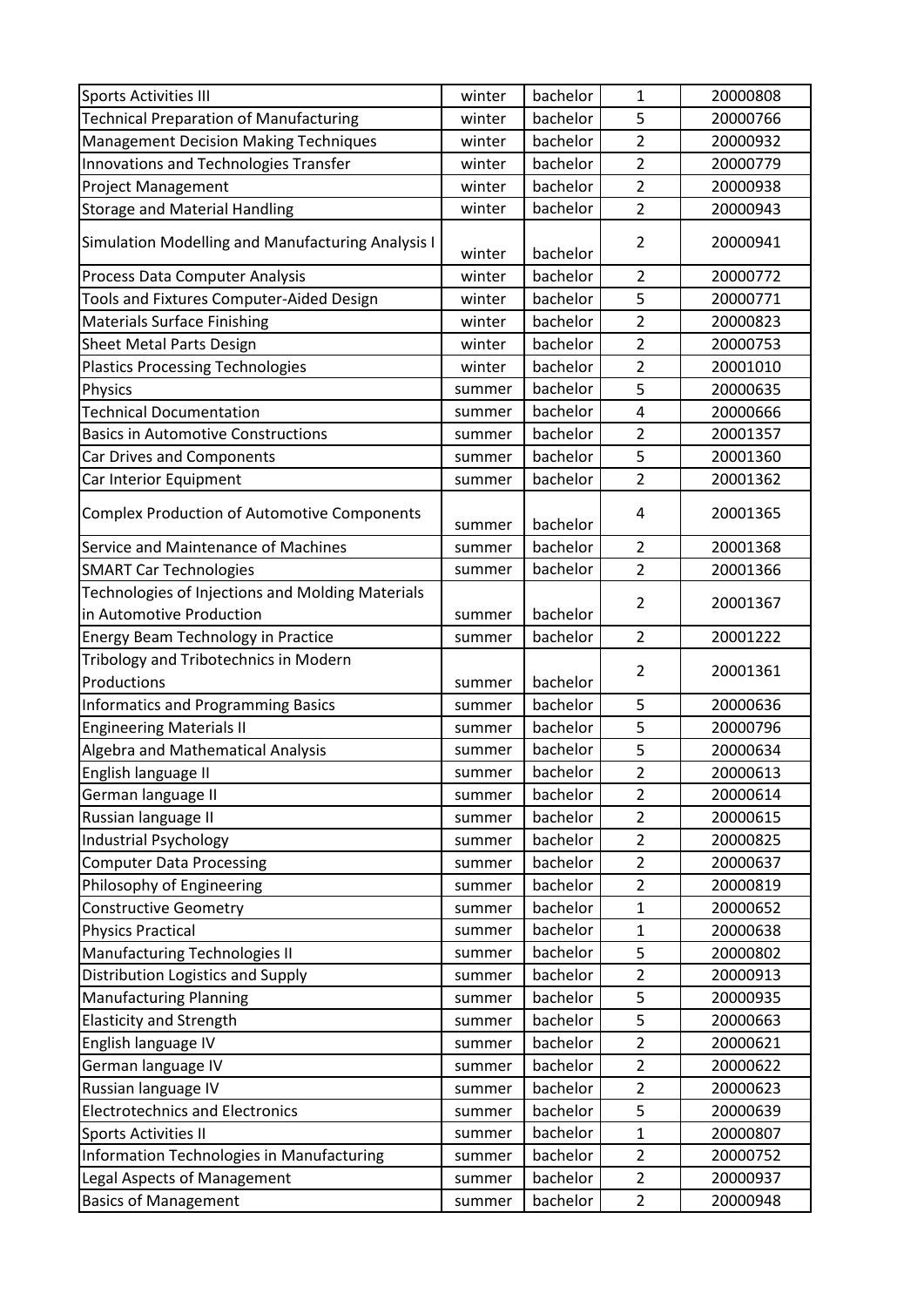| 5<br><b>Mechanisms Computer Analysis</b><br>bachelor<br>20000657<br>summer                                    |  |
|---------------------------------------------------------------------------------------------------------------|--|
|                                                                                                               |  |
| <b>Computer Aided Manufacturing Technologies</b><br>20000758<br>$\overline{2}$<br>bachelor<br>summer          |  |
| bachelor<br>$\overline{2}$<br>Advanced Techniques of Computer Design<br>20001020<br>summer                    |  |
| Laboratory Course in Manufacturing Technologies<br>$\overline{2}$<br>20000781<br>bachelor<br>summer           |  |
| $\overline{2}$<br>bachelor<br>Logistics in Manufacturing<br>20000926<br>summer                                |  |
| <b>Automotive Parts Assembly</b><br>bachelor<br>$\overline{2}$<br>20000718<br>summer                          |  |
| <b>Sports Activities IV</b><br>bachelor<br>1<br>20000809<br>summer                                            |  |
| 5<br><b>Quality Control</b><br>20000940<br>bachelor<br>summer                                                 |  |
| bachelor<br>$\pmb{4}$<br>Ergonomics in Work Environment<br>20000919<br>summer                                 |  |
| 5<br>Manufacturing Machines and Equipment<br>bachelor<br>20000711<br>summer                                   |  |
| $\overline{2}$<br><b>Machines Service</b><br>bachelor<br>20000992<br>summer                                   |  |
| $\overline{2}$<br>Law Basics Safety and Health Protection at Work<br>20000811<br>bachelor<br>summer           |  |
| Simulation Modelling and Manufacturing Analysis<br>$\overline{2}$<br>20000942<br>bachelor<br>Ш<br>summer      |  |
| $\overline{2}$<br>Manufacturing Entrepreneurship<br>bachelor<br>20000936<br>summer                            |  |
| <b>Computer Aided Manufacturing</b><br>bachelor<br>4<br>20000754<br>summer                                    |  |
| $\overline{2}$<br><b>Automatic Control</b><br>20000640<br>bachelor<br>summer                                  |  |
| $\overline{2}$<br>bachelor<br>20000769<br><b>Virtual Reality Technologies</b><br>summer                       |  |
| 5<br>20000642<br><b>Technic Measurement</b><br>winter<br>master                                               |  |
| 5<br>20000708<br>Theory of Reliability<br>winter<br>master                                                    |  |
| 5<br><b>Applied Mathematics</b><br>20000641<br>winter<br>master                                               |  |
| Industrial Robots and Manipulators Application in<br>5<br>20000645<br>Automotive Industry<br>winter<br>master |  |
| CA Technologies in Manufacturing Preparation and<br>4<br>20000751                                             |  |
| Control<br>winter<br>master                                                                                   |  |
| $\overline{2}$<br>20000761<br><b>Computer Networks</b><br>winter<br>master                                    |  |
| 2<br>Pneumatic and Hydraulic Equipment<br>20000703<br>winter<br>master                                        |  |
| 20000626<br>Foreign language for Engineers I - Russian<br>1<br>winter<br>master                               |  |
| Foreign Language for Engineers I - English<br>$\mathbf{1}$<br>20000624<br>winter<br>master                    |  |
| Foreign language for Engineers I - German<br>20000625<br>winter<br>master<br>1                                |  |
| Manufacturing Enterprise Controlling<br>5<br>20000916<br>winter<br>master                                     |  |
| Methods and Procedures in Manufacturing<br>20000931<br>$\overline{2}$<br>Management<br>winter<br>master       |  |
| winter<br>20000939<br><b>Enterprise Reengineering</b><br>$\overline{2}$<br>master                             |  |
| 5<br>20000764<br><b>Reverse Engineering</b><br>winter<br>master                                               |  |
| 5<br>20000757<br><b>Computer Aided Engineering</b><br>winter<br>master                                        |  |
| Mechatronics<br>$\overline{2}$<br>20000643<br>winter<br>master                                                |  |
| Programming Languages I<br>$\overline{2}$<br>20000644<br>winter<br>master                                     |  |
| <b>Computer Aided Systems I</b><br>$\mathbf{1}$<br>20000755<br>winter<br>master                               |  |
| <b>Experimental Methods in Manufacturing</b><br>5<br>20000700                                                 |  |
| Technologies<br>winter<br>master                                                                              |  |
| Manufacturing Systems Design<br>5<br>winter<br>20000871<br>master                                             |  |
| <b>Advanced Technologies</b><br>5<br>20000791<br>winter<br>master                                             |  |
| Operation Parameters Analysis of Technological<br>20000843<br>$\overline{2}$<br>Equipment<br>winter<br>master |  |
| $\overline{2}$<br>20000924<br><b>Crisis Management</b><br>winter<br>master                                    |  |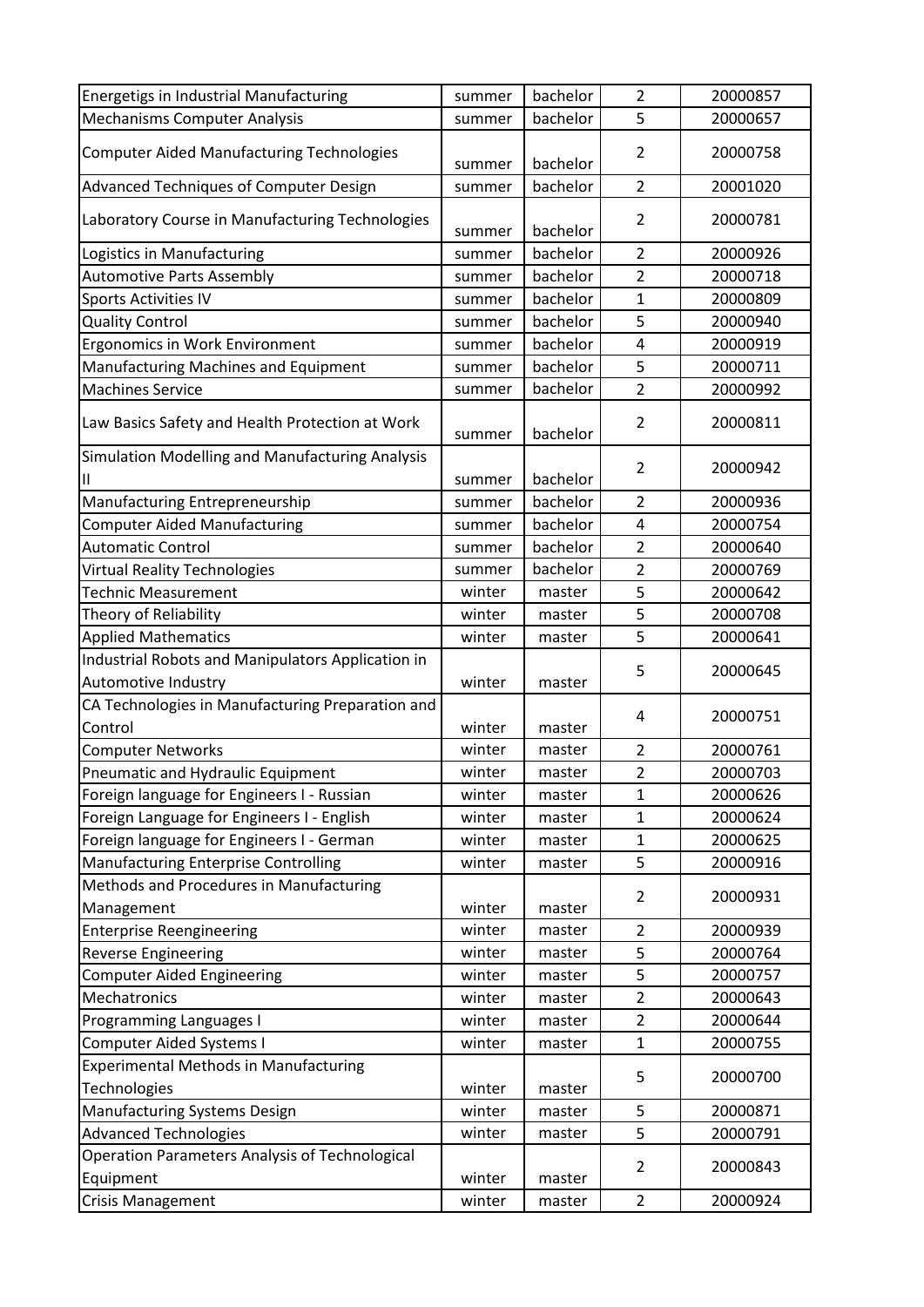| Human Resources Management                                        | winter | master | $\overline{2}$ | 20000928             |
|-------------------------------------------------------------------|--------|--------|----------------|----------------------|
| <b>Financial Management</b>                                       | winter | master | 5              | 20000920             |
| Project of Diploma Thesis                                         | winter | master | $\overline{2}$ | 20000963             |
| Management Trends and Their Application                           | winter | master | $\overline{2}$ | 20000946             |
| <b>Business Law</b>                                               | winter | master | $\overline{2}$ | 20000934             |
| Project in Computer Aided Manufacturing                           |        |        |                |                      |
| Technologies                                                      | winter | master | $\overline{2}$ | 20000763             |
| Process and Systems Simulation                                    | winter | master | 5              | 20000765             |
| CA Design Technologisation                                        | winter | master | $\overline{2}$ | 20000768             |
| Design of Mass-customized Production                              | winter | master | 5              | 20001384             |
| <b>New Trends in Productions Tools</b>                            | winter | master | $\overline{2}$ | 20001374             |
| <b>Technology of Constructions</b>                                | winter | master | $\overline{2}$ | 20001373             |
| Additive Technologies in Automotive Production                    | winter | master | $\overline{2}$ | 20001379             |
| Alternative Sources in Car Power                                  | winter | master | $\overline{2}$ | 20001380             |
| <b>Digital Engineering</b>                                        | winter | master | $\overline{2}$ | 20001381             |
| <b>NC Programming Techniques</b>                                  | winter | master | 5              | 20000790             |
| <b>Surface Engineering</b>                                        | winter | master | $\overline{2}$ | 20001378             |
| <b>Database Systems Application</b>                               | winter | master | $\overline{2}$ | 20000749             |
| NC Manufacturing Technology                                       | summer | master | 5              | 20000774             |
| Innovative Methods in Material Machining                          | summer | master | $\overline{2}$ | 20001377             |
| Project from Automotive Production                                | summer | master | $\overline{2}$ | 20001376             |
| <b>Automotive Parts Realisation</b>                               | summer | master | 5              | 20000719             |
| <b>Applied Mechanics</b>                                          | summer | master | 5              | 20000646             |
| <b>New Materials</b>                                              | summer | master | 5              | 20000787             |
|                                                                   |        |        |                |                      |
| Non-destructive Testing                                           | summer | master | $\overline{2}$ | 20000785             |
| Automatic Identification Systems in Manufacturing                 |        |        |                |                      |
| Processes                                                         | summer | master | $\overline{2}$ | 20000945             |
| Foreign Language for Engineers II - English                       | summer | master | 1              | 20000627             |
| Foreign language for Engineers II - Russian                       | summer | master | $\mathbf{1}$   | 20000629             |
| Foreign Language for Engineers II - German                        | summer | master | $\mathbf{1}$   | 20000628             |
| Information Systems in Manufacturing Enterprise                   | summer | master | 4              | 20000922             |
| Microeconomics and Macroeconomics                                 | summer | master | 5              | 20000933             |
| <b>Manufacturing Management</b>                                   | summer | master | $\overline{2}$ | 20000929             |
| <b>Work Environment Design</b>                                    | summer | master | $\overline{2}$ | 20000917             |
| Information Technologies Application in Industry                  | summer | master | 4              | 20000750             |
| Artifical Intelligent Techniques                                  | summer | master | 5              | 20000767             |
| Programming Languages II                                          | summer | master | $\overline{2}$ | 20000762             |
| <b>Technological Equipment Constructions Strength</b>             |        |        |                |                      |
| Analysis                                                          | summer | master | $\overline{2}$ | 20000656             |
| <b>Computer Aided Systems II</b>                                  | summer | master | 1              | 20000756             |
| <b>Complex Quality Systems</b>                                    | summer | master | 5              | 20000923             |
| <b>Ecology and Environmental Protection</b>                       | summer | master | 5              | 20000814             |
| Industrial and Engineering Ethics                                 | summer | master | $\overline{2}$ | 20000824             |
| Methodology of Scientific Work                                    | winter | PhD.   | 15             | 20001251             |
| <b>Selected Chapters in Mathematics</b>                           | winter | PhD.   | 15             | 20001245             |
| Theory of Manufacturing Processes and Systems<br>Thesis Project 2 | winter | PhD.   | 15             | 20001278<br>20001312 |